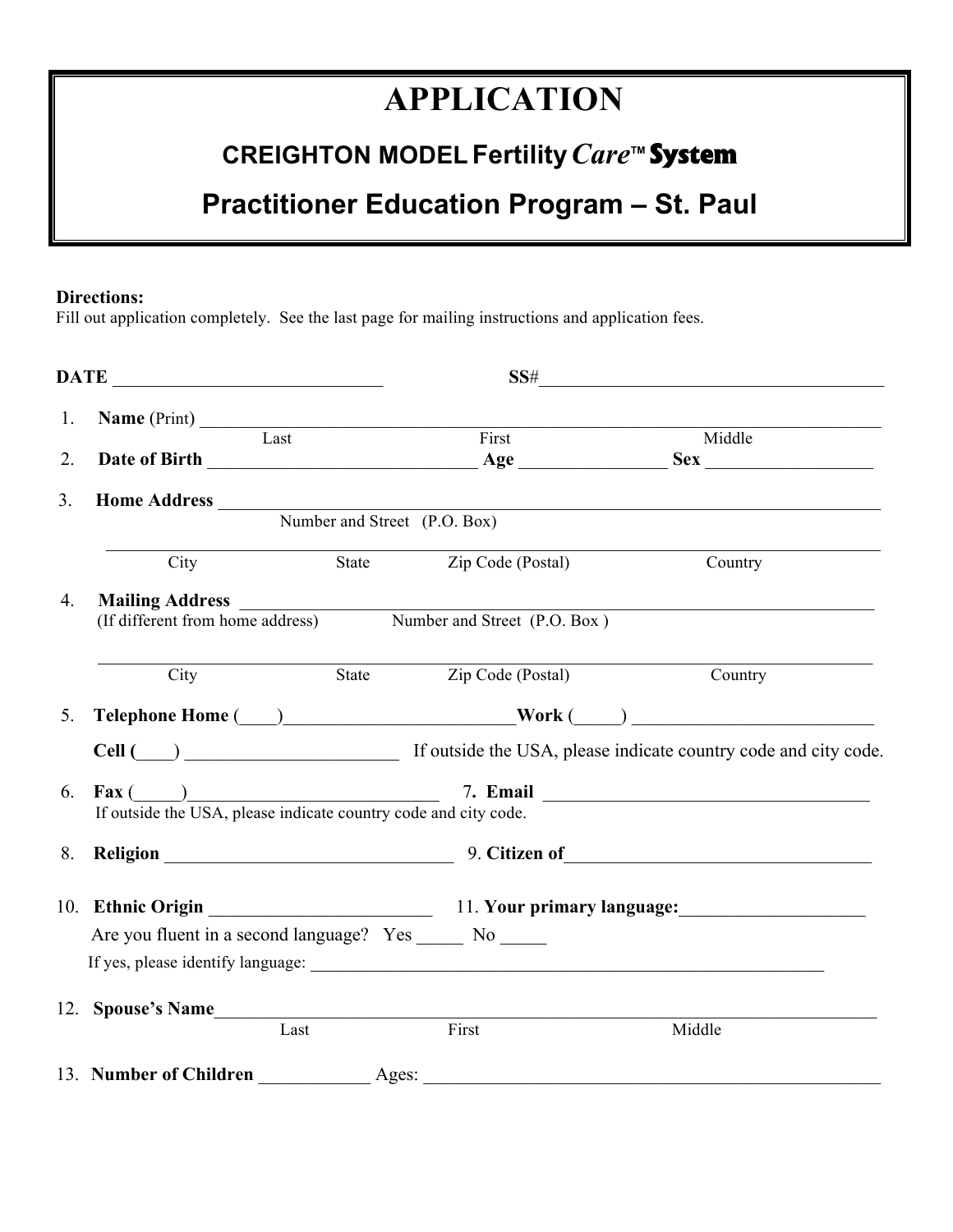14. **EDUCATION HISTORY**: Give a complete list of **all** educational institutions attended or are currently attending.<br>INSTITUTION NAME

**INSTITUTION DATES ATTENDED DIPLOMA/DEGREE DEGREE INITIALS**

| High School:           | $From - To$ |  |
|------------------------|-------------|--|
|                        |             |  |
|                        |             |  |
|                        |             |  |
|                        |             |  |
|                        |             |  |
|                        |             |  |
|                        |             |  |
|                        |             |  |
|                        |             |  |
| Trade or Vocational    | From - To   |  |
|                        |             |  |
| Schools:               |             |  |
|                        |             |  |
|                        |             |  |
|                        |             |  |
|                        |             |  |
|                        |             |  |
|                        |             |  |
|                        |             |  |
|                        |             |  |
| College or University: | $From - To$ |  |
|                        |             |  |
|                        |             |  |
|                        |             |  |
|                        |             |  |
|                        |             |  |
|                        |             |  |
|                        |             |  |
|                        |             |  |
|                        |             |  |
|                        |             |  |
| Graduate or            | From - To   |  |
|                        |             |  |
| Professional:          |             |  |
|                        |             |  |
|                        |             |  |
|                        |             |  |
|                        |             |  |
|                        |             |  |
|                        |             |  |
|                        |             |  |
|                        |             |  |

 15. **OCCUPATIONAL HISTORY**: Give a complete list of occupations beginning with the most recent. (If never employed outside the home, skip to question 16).

| <b>OCCUPATION/TITLE</b><br>1) |           | <b>LOCATION</b>    | <b>DATES EMPLOYED</b> |
|-------------------------------|-----------|--------------------|-----------------------|
| Responsibilities:             |           |                    |                       |
| Full time                     | Part Time | Reason for leaving |                       |
| <b>OCCUPATION/TITLE</b><br>2) |           | <b>LOCATION</b>    | <b>DATES EMPLOYED</b> |
| Responsibilities:             |           |                    |                       |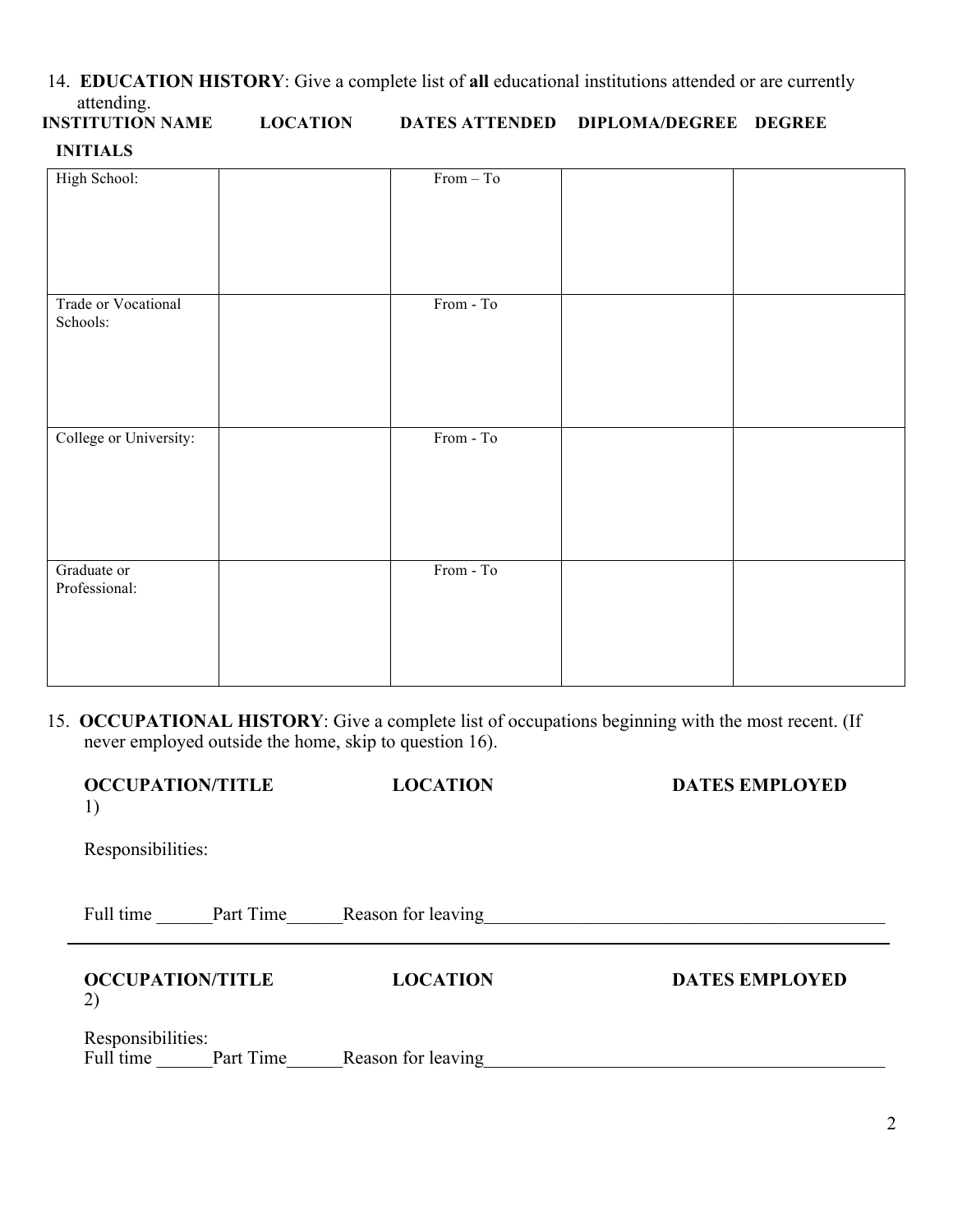| <b>OCCUPATION/TITLE</b><br>3)                          | <b>LOCATION</b>                        | <b>DATES EMPLOYED</b>                                                                                         |
|--------------------------------------------------------|----------------------------------------|---------------------------------------------------------------------------------------------------------------|
| Responsibilities:                                      |                                        |                                                                                                               |
|                                                        |                                        | Full time Part Time Reason for leaving Reason for the Changes Allen Contains a part of the Reason for leaving |
| <b>OCCUPATION/TITLE</b><br>4)                          | <b>LOCATION</b>                        | <b>DATES EMPLOYED</b>                                                                                         |
| Responsibilities:                                      |                                        |                                                                                                               |
|                                                        | Full time Part Time Reason for Leaving |                                                                                                               |
| 16. If you are a Homemaker, state the number of years: |                                        | Full-Time or Part-Time                                                                                        |
|                                                        |                                        | 17. Have you ever done volunteer work? Yes No Specify:                                                        |

## **FAMILY PLANNING INVOLVEMENT**

18. Have you worked in any of the following capacities in a Natural Family Planning (NFP) Program? (If not, skip to #32.)

| <b>TITLE</b>               | <b>YES</b> | NO. | <b>FULL OR PART TIME</b> | <b>DATES</b><br>From - To |
|----------------------------|------------|-----|--------------------------|---------------------------|
| Medical Advisor            |            |     |                          |                           |
| <b>Nurse Practitioner</b>  |            |     |                          |                           |
| Program Director           |            |     |                          |                           |
| <b>Teacher Coordinator</b> |            |     |                          |                           |
| Secretary/Bookkeeper       |            |     |                          |                           |
| Consultant                 |            |     |                          |                           |
| Other                      |            |     |                          |                           |

Indicate whether primarily  $\Box$  "paid" or  $\Box$  "volunteer"?

### 19. Where have the NFP Services been provided?

| <b>LOCATION</b>        | <b>TITLE</b> | <b>SPACE RENTED OR DONATED</b> |
|------------------------|--------------|--------------------------------|
| Private Home           |              |                                |
| Public Building        |              |                                |
| <b>Church Premises</b> |              |                                |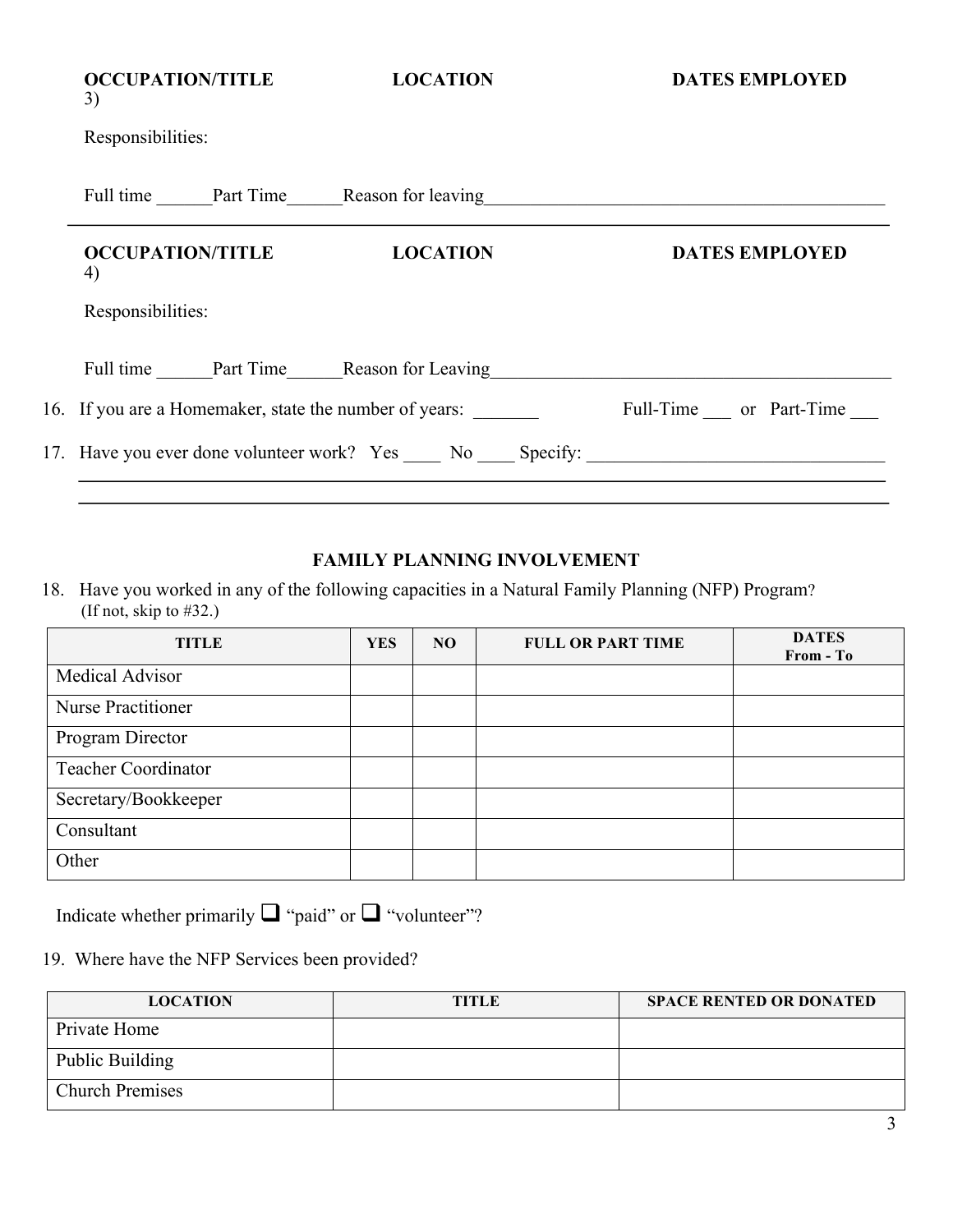| <b>LOCATION</b>               | <b>TITLE</b> | <b>SPACE RENTED OR DONATED</b> |
|-------------------------------|--------------|--------------------------------|
| Social Agency                 |              |                                |
| Hospital                      |              |                                |
| Independent NFP Center        |              |                                |
| Public Health Clinic          |              |                                |
| Public Family Planning Clinic |              |                                |
| Other                         |              |                                |

20. In what method(s) of Natural Family Planning do (did) you commonly provide instruction?

21. What other method(s) of family planning do you (did) you recommend to clients?

| 22. Which of the following educational formats do (did) you commonly use?    |              |               |            |    |  |
|------------------------------------------------------------------------------|--------------|---------------|------------|----|--|
| <b>Introductory Lectures</b>                                                 | $\Box$ Group | <sub>or</sub> | Individual |    |  |
| Follow-up Interviews                                                         | $\Box$ Group | <sub>or</sub> | Individual |    |  |
| Phone Advising/Counseling                                                    |              |               |            |    |  |
| Correspondence Counseling                                                    |              |               |            |    |  |
| 23. Which of the following practices do/did you encourage?                   |              |               |            |    |  |
| Client continuing with same teacher                                          |              |               |            |    |  |
| Attendance at session(s) by Spouse/partner/fiance                            |              |               |            |    |  |
| Conference with other teachers to discuss difficult cases                    |              |               |            |    |  |
| Referral for medical and/or counseling services when necessary               |              |               |            |    |  |
| 24. Have you had a physician working with you (at all) in your NFP work? Yes |              |               |            | No |  |
| If yes, explain the physician's role.                                        |              |               |            |    |  |
|                                                                              |              |               |            |    |  |
|                                                                              |              |               |            |    |  |
|                                                                              |              |               |            |    |  |

25. If a physician has worked with you, give name and address of physician.

26. What form of training have you received up to now?

 $\Box$  Self-training

- $\Box$  Informal training
- $\Box$  Semi-formal training
- $\Box$  Formal training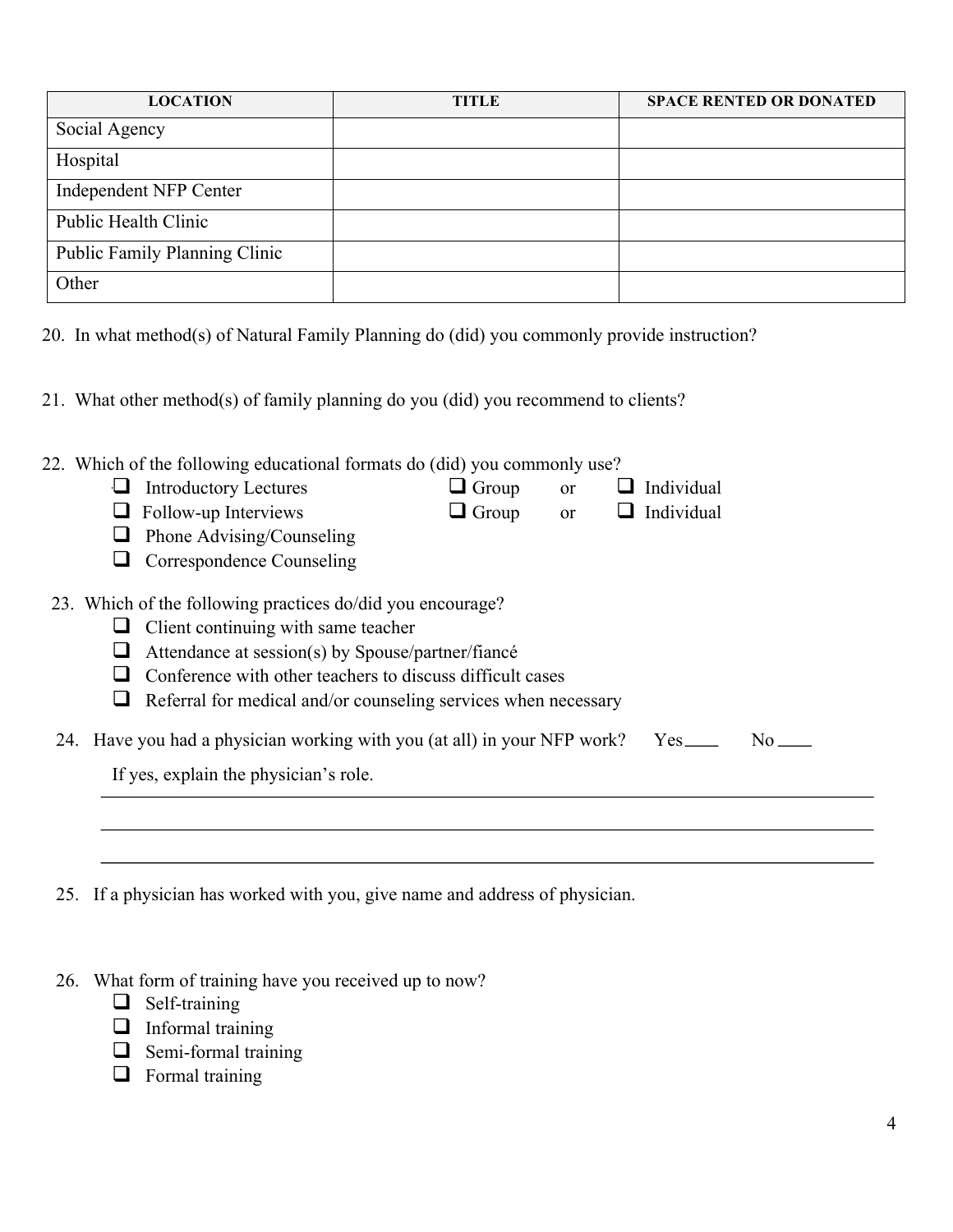27. If informal, semi-formal or formal training received, where and by whom were you trained?

28. What was the duration (in hours or days) of your training?

29. If previously certified, give name(s) of certifying individuals/organization.

30. How useful has your training been?

Extremely useful \_\_\_\_\_Useful \_\_\_\_\_\_Not Sure \_\_\_\_\_\_Little use \_\_\_\_\_No Use at All

31. In what areas do you feel your training has fallen short of your need?

- G Scientific Basis of the Method(s)
- $\Box$  Psychodynamics of Use of the Method(s)
- $\Box$  Human Sexuality
- $\Box$  Teaching Methodology
- $\Box$  In-service Training and Supervision
- $\Box$  Study of Use of Method(s) in various circumstances (e.g. breast-feeding, off birth control pill)
- $\Box$  Study of Difficult Cases
- $\Box$  Other (Please specify)

#### **NOTE: Complete the following questions, even if you have not previously been involved in NFP.**

32. **How important do you consider the following provider attributes on a scale of 1-4?**

| $1 =$ Absolutely Not Important | $2 = Not Important$                                | $3 =$ Important | $4 = V$ ery Important |
|--------------------------------|----------------------------------------------------|-----------------|-----------------------|
| Female                         |                                                    |                 |                       |
| Female in reproductive years   |                                                    |                 |                       |
|                                | A Natural Family Planning user-acceptor            |                 |                       |
|                                | A user-acceptor of the natural method being taught |                 |                       |
| Married                        |                                                    |                 |                       |
| Married with Children          |                                                    |                 |                       |
| Well educated                  |                                                    |                 |                       |
| Well trained in NFP            |                                                    |                 |                       |
| Confident in NFP               |                                                    |                 |                       |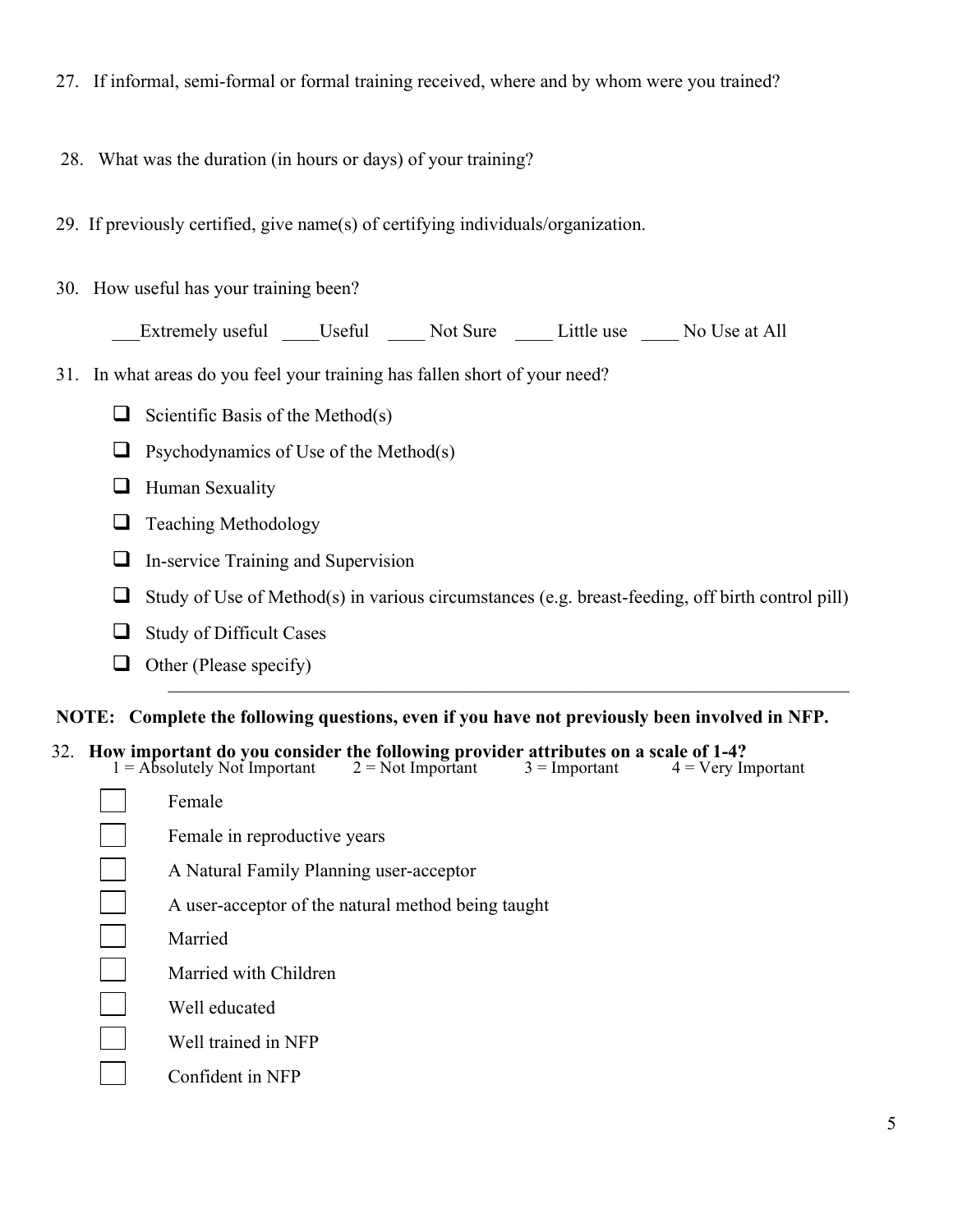| How important do you consider the following provider attributes on a scale of 1-4?<br>$1 =$ Absolutely Not Important<br>$2 = Not$ Important<br>$3 =$ Important<br>$4 =$ Very Important |
|----------------------------------------------------------------------------------------------------------------------------------------------------------------------------------------|
| Confident in NFP method being taught                                                                                                                                                   |
| Willing to refer for psycho-social counseling (e.g. marriage, family)                                                                                                                  |
| Willing to refer for medical problems                                                                                                                                                  |
| Willing to refer for artificial contraceptive methods                                                                                                                                  |
| Willing to refer for induced abortion                                                                                                                                                  |
| Similar social class background to that of client                                                                                                                                      |
| Similar age to that of client                                                                                                                                                          |
| Socially acquainted with clients (e.g. same church, same community)                                                                                                                    |
| A medical orientation                                                                                                                                                                  |
| A family orientation                                                                                                                                                                   |
| Stable in particular vocation                                                                                                                                                          |
| Open to criticism, failure                                                                                                                                                             |
| Non-judgmental/supportive                                                                                                                                                              |
| Friendly/cheerful                                                                                                                                                                      |

33. Please indicate **methods of family planning** you have used and the length of use of each. (Indicate if combinations of methods used)

|     | Currently                                                                                                                                                                      | Length of Use                |                             |
|-----|--------------------------------------------------------------------------------------------------------------------------------------------------------------------------------|------------------------------|-----------------------------|
|     |                                                                                                                                                                                |                              |                             |
|     | 3rd Most Recent                                                                                                                                                                |                              | Length of Use               |
|     | 4 <sup>th</sup> Most Recent                                                                                                                                                    | Length of Use                |                             |
| 34. | Satisfaction with use of current method.                                                                                                                                       |                              |                             |
|     | $1 = \text{Very Unsatisfied}$ $2 = \text{Unsatisfied}$ $3 = \text{Unsure}$ $4 = \text{Satisfied}$<br>Your own evaluation (one number)<br>Your spouse's evaluation (one number) |                              | $5 = \text{Very Satisfied}$ |
| 35. | Confidence with use of current method.                                                                                                                                         |                              |                             |
|     | $1 = \text{Very Unconfident}$ $2 = \text{Unconfident}$<br>Your own evaluation (one number)<br>Your spouse's evaluation (one number)                                            | $3 =$ Unsure $4 =$ Confident | $5 = \text{Very}$ Confident |
| 36. | Receptivity to an unplanned pregnancy.                                                                                                                                         |                              |                             |
|     | 1 = Very Unreceptive $2 =$ Unreceptive $3 =$ Unsure $4 =$ Receptive $5 =$ Very Receptive<br>Your own evaluation (one number)<br>Your spouse's evaluation (one number)          |                              |                             |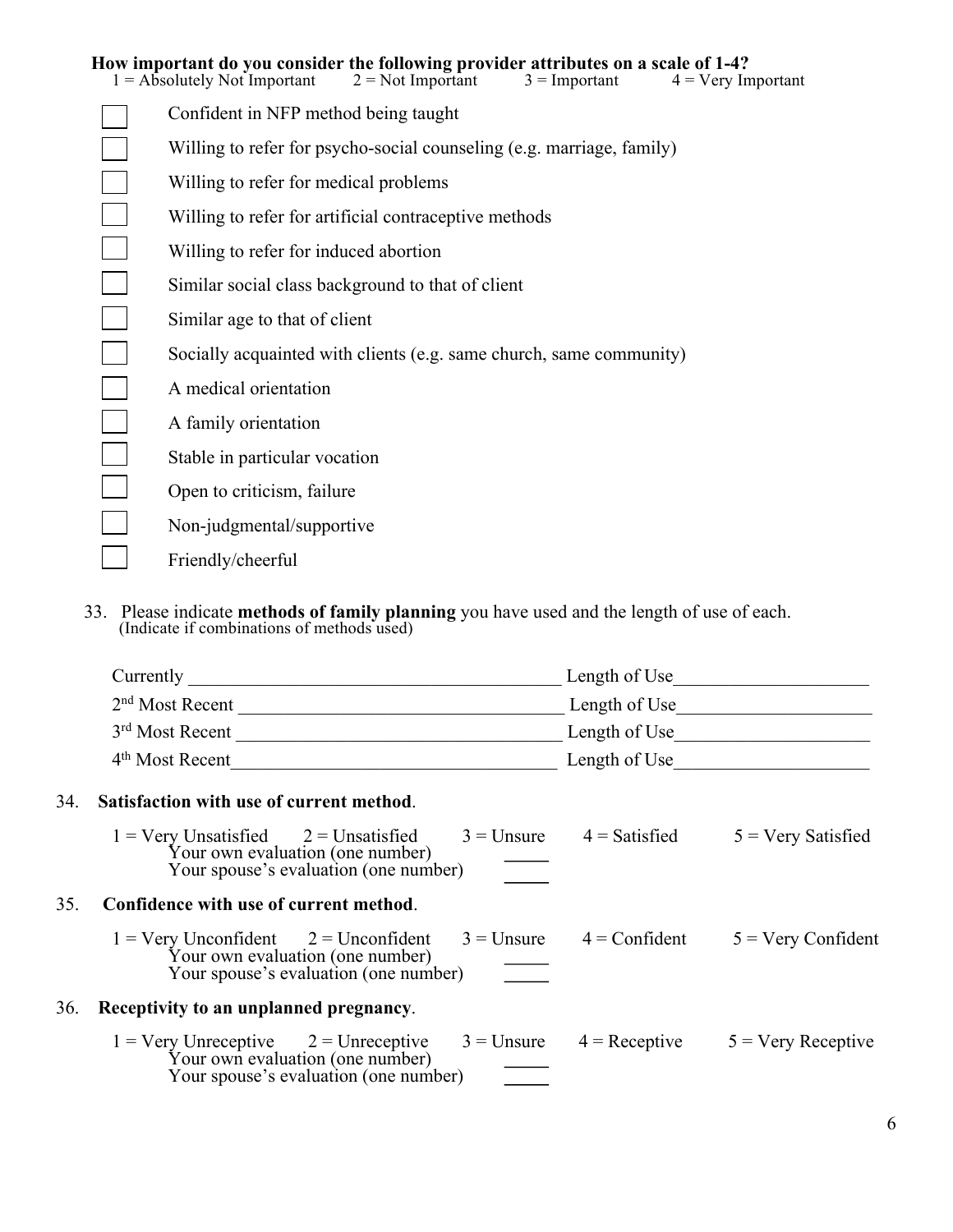#### 37. **Reason for use of current method**

- $\Box$  To Achieve Pregnancy
- $\Box$  To Space Pregnancy
- $\Box$  To Avoid (Limit) Pregnancy

#### *CONFIDENTIAL/PERSONAL INFORMATION*

| 38. Do you have any physical or mental health condition, with or without<br>accommodation, which in any way impairs your capability to practice or in<br>any way poses a risk of harm to your patients/clients? | $\Box$ Yes           | $\Box$ No |
|-----------------------------------------------------------------------------------------------------------------------------------------------------------------------------------------------------------------|----------------------|-----------|
| 39. In the past five years, have you used any illegal drugs?                                                                                                                                                    | $\Box$ Yes $\Box$ No |           |
| If you answered "Yes" to questions 38 or 39, please explain completely on a separate sheet of paper and attach to                                                                                               |                      |           |

**application.**

40. Are you currently free of any illegal drug use? If no, please explain.  $\Box$  Yes  $\Box$  No

**If you answered "No" to question 40, please explain completely on a separate sheet of paper and attach to application.**

41. Two new organizations, **Fertility***Care* **Centers of America** and **Fertility***Care* **Centers International**, have been introduced. These new organizations are designed to unite **CREIGHTON MODEL Fertility***Care* Centers nationwide and worldwide. Please note: any Practitioner or Center must become an affiliate or participate in an affiliated program to order **CREIGHTON MODEL Fertility***Care***System** teaching materials for client instruction.

It is important for your understanding of this program that you read, then sign and date the following statement:

I understand upon completion of the **CREIGHTON MODEL Fertility***Care* **System** Allied Health Practitioner Education Program, in order to purchase **CREIGHTON MODEL Fertility***Care* **System** teaching materials, I will need to become an affiliate or participate in an affiliated program with **Fertility***Care* **Centers of America** or **Fertility***Care* **Centers International.**

| <b>Signature</b> | n.<br><b>Date</b> |  |
|------------------|-------------------|--|
|                  |                   |  |

**Check one**:

 $\Box$  I intend to teach for an existing affiliated center: (Name).

rI intend to establish a new affiliated center upon completion of the education program.

42. **ESSAY**: Please answer the following question in approximately 500 words on a separate sheet of paper.

"Why is teaching the **CREIGHTON MODEL Fertility***Care***System** and providing professional FertilityCare services important to me?" *(Include in your answer some commentary regarding your motivation for seeking to become a*  **Fertility***Care Provider, why you have chosen professional training in this system, and the goals you have set for yourself in this work.)*

- 43. Please attach **a recent snapshot** of yourself to the front of this application.
- 44. Have **one letter of reference** sent under separate cover directly to the Program Director.